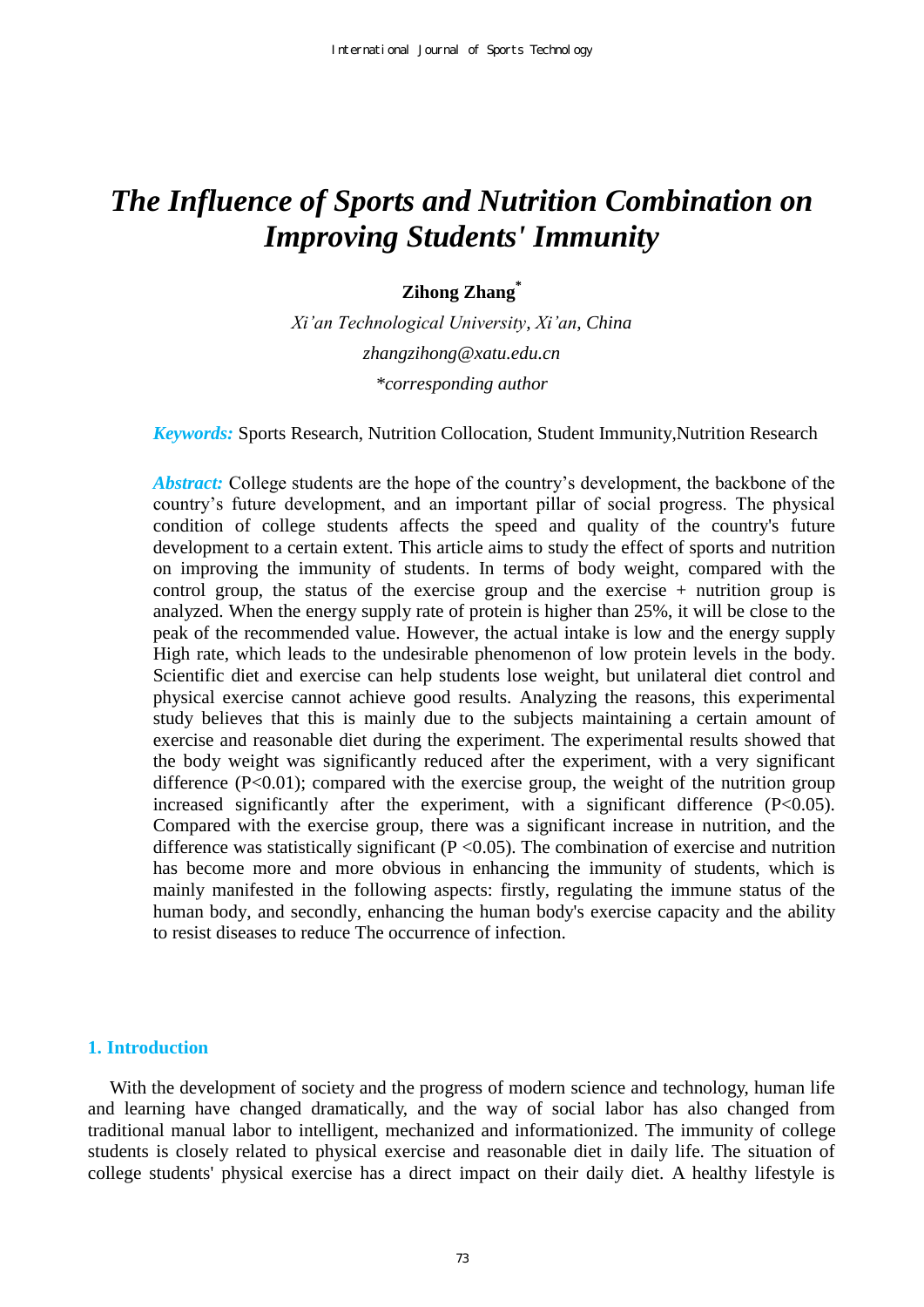conducive to the improvement of students' physical immunity. The impact of the two also reminds college students to improve their health awareness, take more physical exercises and rationally mix their diet.

Under the pressure of strenuous exercise for a long time, athletes consume too many nutrients and calories. If not supplemented in time, it may lead to immune suppression and affect athletic ability [1]. Athletes need comprehensive and reasonable nutrition, and the diet of ordinary people is not exactly the same. Athletes in different sports have different emphasis on strength, endurance, explosive force, coordination, reactivity and other aspects during training, so there are corresponding different characteristics and requirements in sports nutrition [2].

Li et al. studied and analyzed the changes of physical health standards in Japan, the United States and China. The effects of physical exercise on height and body mass index (BMI), vital capacity, body mass index (BMI), grip strength body mass index (BMI), cardiovascular function, and lower extremity explosive force were analyzed [3]. The nutritional intervention of F et al is an action to improve the nutritional status of individuals or groups, and nutrient supplement is one of the main nutritional interventions [4-5]. There are many kinds of nutritional supplements with different functions, which can be divided into minerals, vitamins, vegetable extracts, amino acids and so on. Athletes use them mainly to improve their health and prevent pathological changes.

In sports training, athletes consume a large amount of nutrients and heat, which will cause a decline in immunity and affect normal training and competition. Therefore, reasonable nutrition of athletes is very important. The purpose of this paper is to investigate the effects of major nutrients on the athletic ability and immunity of athletes and the rational nutrition of athletes in different events. The results showed that in terms of weight, compared with the control group, the weight of the exercise group and the exercise + nutrition group was significantly reduced after the experiment, with a very significant difference (P<0.01). Compared with the exercise group, the weight of the nutrition group increased significantly after the experiment, showing a significant difference  $(P<0.05)$ .

# **2. Sports and nutrition collocation on improving students' immunity**

# **2.1 Composition of Reasonable Nutrition of Human Body**

The basic nutrients the human body needs are: protein, fat, vitamins, minerals, sugar and water. Protein is the basic building block of the human body, accounting for about 18% of the body weight, an adult needs about 80 grams a day, if less than 30 grams, will appear bloated. Protein sources mainly include animal protein and plant protein. Proteins must be broken down into amino acids before they can be absorbed. Undigested proteins cannot be absorbed. Fat is also an important component of body tissues. Both protoplasm and membrane of cells contain fat compounds. Fat is also the main raw material to supply calories. More than 95% of the lipids in food are triglycerides, in addition to cholesterol lipids and phospholipids. Vitamin is an indispensable nutrient for maintaining the physiological function of human metabolism. There are more than 30 kinds of vitamins, including fat-soluble vitamins such as vitamin A, D, E and K. Water-soluble vitamins B1, B2, B6, B12, C, etc.

Minerals refer to inorganic salts and are also important components of the human body, accounting for about 5% of the body weight. Mainly calcium, potassium, sulfur and trace elements such as iron, zinc. Water accounts for about 65% of an adult's body weight and plays an important role in regulating body temperature, transporting nutrients and removing waste.

### **2.2 Energy Consumption and Nutrition Supplement During Exercise**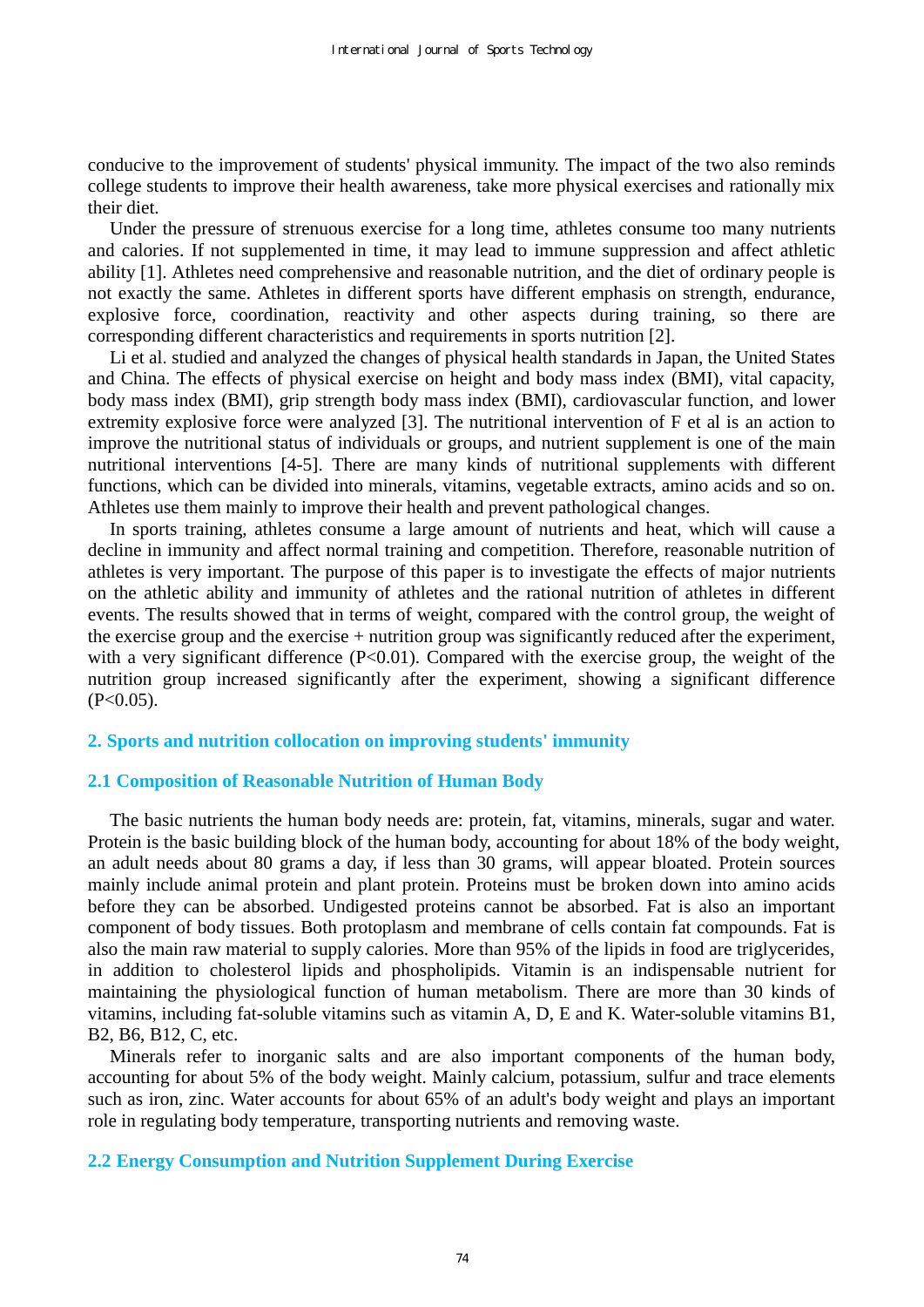Movement in the process of the body's energy consumption increased, therefore, the energy supplement materials are necessary to ensure that the body's energy balance, at the same time, in the fierce energy metabolism in the process, many enzymes, hormones, blood have formed grading is also involved in energy metabolism and oxygen transport, so many regulation nutrients (vitamins, minerals, etc.) also with consumption. The first thing to supplement after exercise is energy materials, mainly sugar and fat [6]. In static or daily activities, the main energy supply substance of the human body is fat, and when exercise, glucose participate in energy supply, and depending on the different intensity of exercise, glucose and fat participate in the proportion of energy supply is different, the greater the intensity, the greater the proportion of glucose.

The muscle of human body is composed by protein, be engaged in big exercise, be engaged in especially the person of muscle strength training, strong and handsome training needs to add a few protein food more. A normal adult's daily protein intake should be 0.8 grams per kilogram of body weight, compared with 1.5 grams per kilogram for a person engaged in heavy exercise. Although there are many high-priced protein supplements on the market, none has been scientifically proven. In fact, excessive protein supplementation can involve the excess protein in energy metabolism or conversion to fat, so a normal diet does not require special protein supplementation, even for muscle strength or fitness training.

Too much added amino acids (proteins) there may be some dangerous, too much of a single amino acid or a group of similar chemical properties often hinder the absorption of other amino acids, amino acids, therefore, too much added amino acid supplements may not be able to control the kinds of amino acid composition, which could cause the kinds of amino acids in the uneven and produce toxicity.

In the process of sports and exercise, vitamin supplement is a problem worthy of attention. In competitive sports training, some vitamins will directly affect the athletic ability of athletes, so it is found that exercise may lead to the consumption of some vitamins [7].

#### **2.3 Nutrition Supplement and Immunity**

Immunity is important physiological function in human body, "exercise, nutrition, immune", has a complicated relationship between learning about their relationship, to grasp the function of nutrition, exercise in the whole body and the external environment has important value, ability to adapt will help people use nutrition means to regulate the body's immune status, enhance athletic ability, maintain a healthy body. It has been reported that skeletal muscle exercise can cause changes in immune function. Moderate and regular exercise can improve the body's immunity, while vigorous exercise can impair the body's immunity. Long-term intensive exercise (refers to oxygen consumption exceeding 80% of the body's maximum oxygen consumption) will reduce the number of immune cells in human peripheral blood and the immune activity of immune cells, thus reducing the body's resistance to disease [8].

Scientific studies on competitive sports science show that the nutritional status in the body, such as protein, amino acid, essence, zinc, iron, and nutrients such as maintenance A and maintenance C, will have an impact on the immune function of the body, thus affecting the athletic ability. It has also been shown that insufficient protein intake will lead to low number and function of T, B cells and phagocytes, decreased synthesis and secretion of cytokines, and increased incidence of infectious diseases. It has been reported that athletes with limited intake of protein, for example, when athletes lose weight, the phagocytic function of phagocytic cells will decrease if their weight is reduced by 4% [9].

Under normal circumstances, free radicals are produced in the body tissues. When excessive free radicals are produced or the ability of the body to eliminate free radicals is reduced, extensive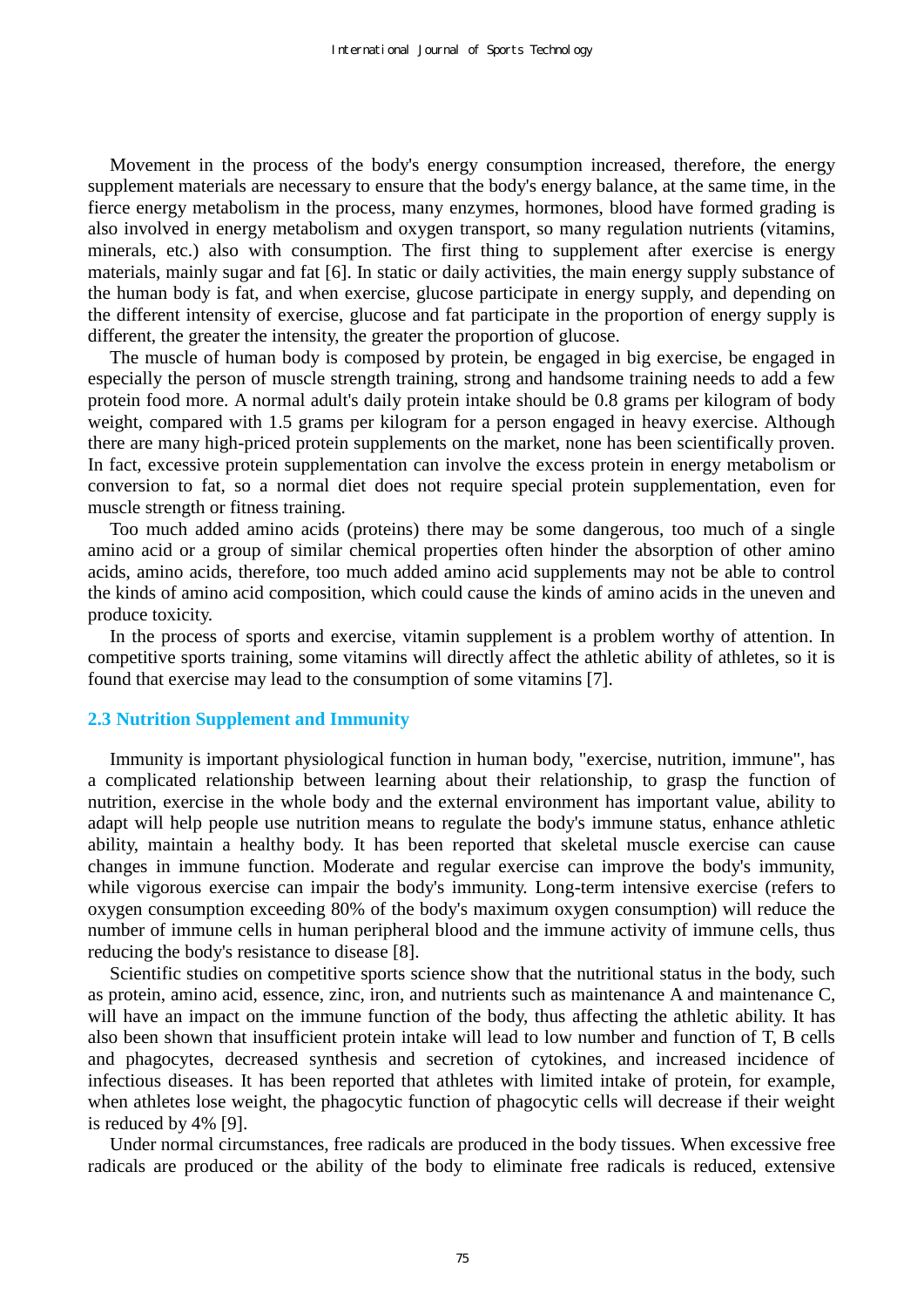damage to the structure and function of cells will result. The body scavenging free radicals relies on an antioxidant system composed of several enzymes. These enzymes include superoxide dismutase (SOD), glutathione peroxidase and catalase. They maintain the dynamic balance of free radical generation and scavenging in the body through their respective action pathways. Acute exercise disrupts this balance, leading to free radical accumulation. Several nutrients are known to have strong free radical scavenging effects and are called natural antioxidants. They are vitamin E, vitamin C, beta-carotene and selenium. Therefore, in daily life, especially during exercise or training, pay attention to supplement the food containing the above substances.

#### **2.4 Regulate the Immune Status of the Body**

Exercise prescription in the 1950 s was the first American biologist card, hospitals, since the 1960 s brought to the attention of the people gradually, especially in recent years, with the appropriate movement to improve the immunity of human body oneself point of view more and more get people's attention, has the close relationship between the body's immune function and sports such as view is more and more people. Exercise prescription refers to a way of getting people to exercise in a purposeful, planned and scientific way [10]. A large number of medical studies have shown that physical exercise can improve the body's immune parameters, increase the vitality of macrophages and natural killer cells, improve the body's resistance and self-repair ability, improve the body's immunity, and prevent the occurrence of some infectious diseases. It is generally agreed that long-term moderate intensity physical exercise can improve the body's immune ability, but long-term high intensity physical exercise can suppress the body's immune ability. Different exercise intensity and exercise time have different effects on human immune status. Regular participation in sports can make students' body more balanced and promote the coordinated development of body organs and systems. Proper sports play an important role in improving the immunity of college students. The frequency, duration and intensity of each physical exercise are closely related to the students' constitution and their immunity status. Lack of good exercise habits, lack of sufficient exercise time, and lack of appropriate exercise intensity are the main reasons that affect the current college students' generally weak physique and low immunity [11].

Not only exercise can improve the immune status of the human body, reasonable nutrition diet also has an impact on the immune status of the human body. However, in modern society where the pace of life is accelerating, people only pursue speed and efficiency, and ordering take-out food has become a normal part of people's life. Diet and exercise are complementary to the promotion of human immunity, so we should pay attention to the reasonable combination of nutrition and exercise. Studies have shown that sugar supplementation can directly or indirectly regulate the body's immunity and reduce the exercise-induced immune mechanism through endocrine pathway, and is a safe and effective means of immune nutrition [12].

## **2.5 Enhance the Body's Ability to Exercise and Defend Against Diseases**

This paper finds that the proportion of students who insist on eating breakfast every day in the college students is about more than 50%, and the proportion of students who almost never eat breakfast is about 10%. The proportion of college students who eat breakfast in the morning is largely determined by whether there is enough time in the morning. If the time in the morning is too short, students will have no time to eat breakfast, or students stay up later in the evening and get up later in the morning, which will also lead to many college students not to eat breakfast. In addition, with the rapid development of information technology, businesses have moved restaurants to online platforms, providing more convenient conditions and more diversified choices for students to eat. Students often order takeout and eat fast food, resulting in a relatively simple diet structure, easy to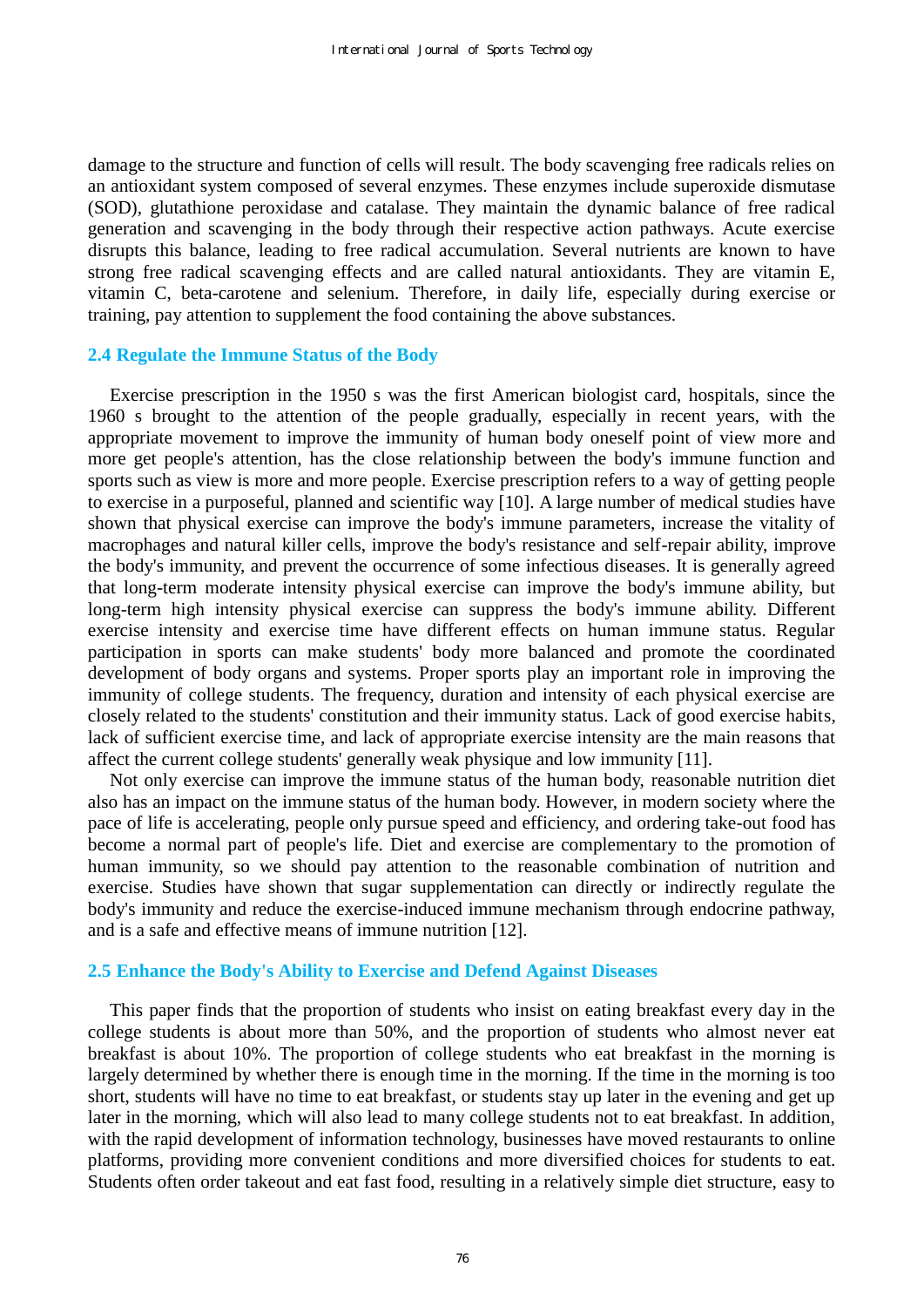lead to students' nutritional imbalance. In addition, the human body through a large number of regular movement, can make the body's nervous system exercise, promote the growth and development of muscles, make the human body's bones more firm and strong, promote the body's blood circulation more smooth, regulate the nervous system, respiratory system function, more importantly, improve the body's oxygen metabolism capacity. The size of the body's vital capacity depends on age, sex, elasticity of the lung wall, ventilator development, and the size of the chest, but acquired exercise can also affect these bodily functions. Through physical exercise, can make people's breathing capacity to strengthen, strengthen the strength of the lungs, lung breathing volume increases, lung elasticity improves, these changes in the body will make the vital capacity become larger.

In addition, studies have shown that regular physical exercise and no physical exercise compared to the people, the difference in vital capacity; What's more, there is a difference in vital capacity between people who exercise and those who don't. The volume of the lungs increases, the maximum oxygen intake increases, and so does the volume of vital capacity. Regular physical exercise can make people's heart muscle more developed, can also improve the function of each organ of the body, promote the improvement of physical quality, and reduce the incidence of a variety of diseases such as cold, hypertension.

## **2.6 Relationship Between Protein Nutrition and Exercise Ability and Immunity**

(1) Protein requirements of athletes and their influencing factors

There is no consensus on how much protein an athlete should take daily. The reason is that protein supply is affected by training type, training load status, weight control, age, nutritional status, environment and other factors. In general, the daily protein requirements for endurance athletes when sugar and/or energy intake is adequate are 1.0 -- 1.8 g/kg bW. The higher the level of training, the more you need. Strength athletes have more protein than the average person. Up to 2.0g - 3.0g/kg body weight. Athletes in weight-control programs need to choose foods with high protein nutrient density, which can account for 18 percent of their total energy intake. The sports meeting causes the human body protein to use increase and the tissue damage, the athlete must increase the protein intake, in order to recover the tissue protein consumed in the sports, repairs the damaged tissue; or maximize protein synthesis, develop muscle strength and volume, and prevent exercise anemia. In addition, by ensuring that a certain amount of protein is consumed at each meal, the body stabilizes blood sugar levels and maintains a stable mental and physical state. Insulin is the regulatory hormone of blood glucose level and amino acid metabolism in the body. Protein has a good and stable stimulating effect on insulin secretion in the body.

(2) The relationship between protein nutrition and sports ability

80% of amino acids are found in skeletal muscle, among which alanine, glutamic acid and glutamine are the most abundant. It is generally believed that reasonable supplementation of amino acids can promote exercise. It was found that supplementing branched amino acids can relieve central fatigue. It can save muscle glycogen consumption during exercise; Reduce lactic acid production during exercise. This is because most amino acids have a dynamic role in promoting anabolism. Through nutrition supplement, the growth hormone, insulin, testosterone and related hormones secreted by the body can be improved, and the optimal hormone environment for adaptive stress, excessive recovery and sports ability growth can be obtained, so as to promote anabolism and increase muscle strength.

(3) The relationship between protein nutrition and immune ability

From the point of view of the human body fatigue mechanism, in the normal activities and movement of the human body, energy consumption will produce a large number of acid substances,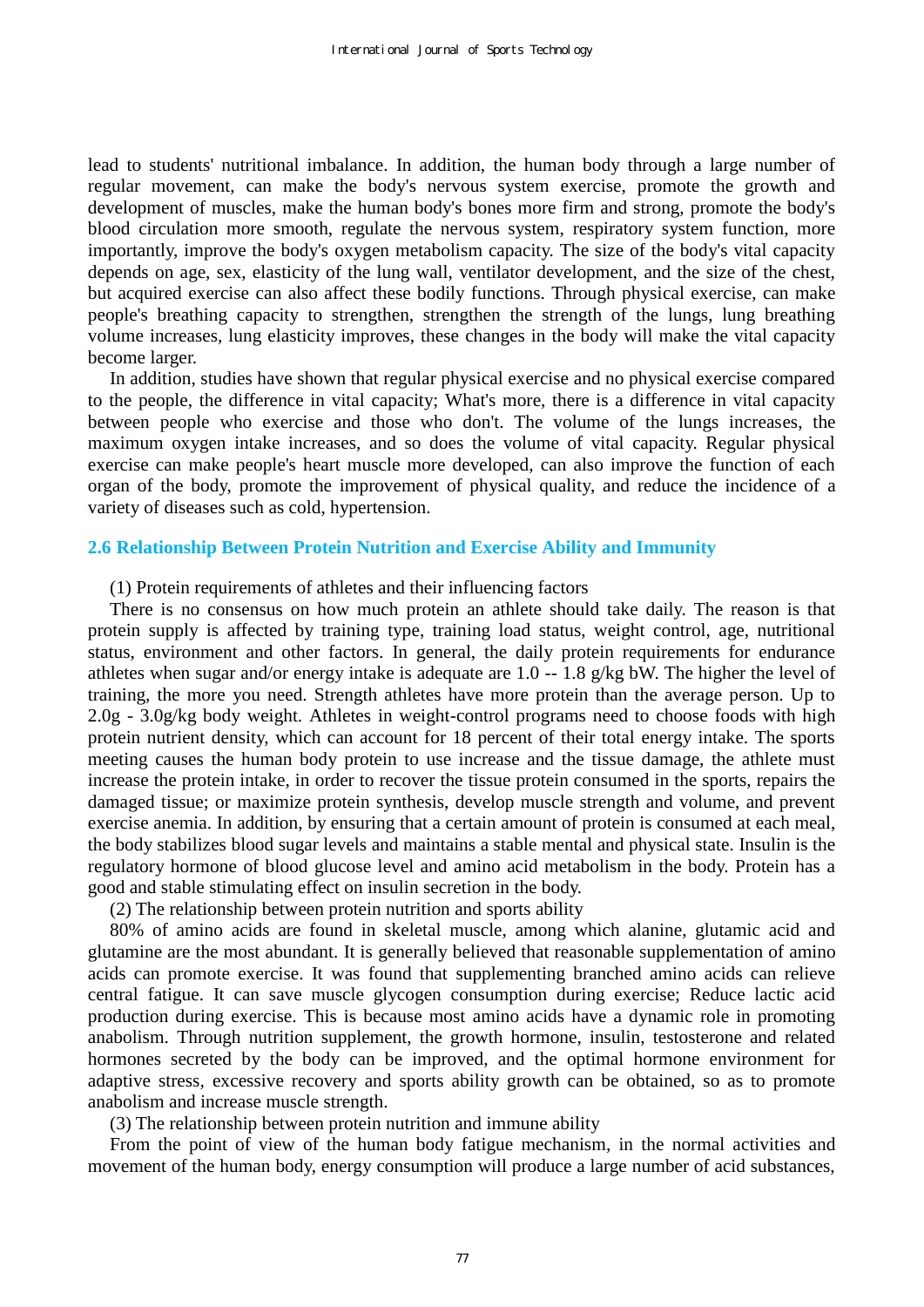produce too much free radicals; When the supply of amino acids is insufficient, that is, the raw materials for the synthesis of antioxidant enzymes and antioxidants are insufficient, and the accumulation of free radicals and acidic substances will accelerate the cell division and the aging of tissues. Base overmuch, small is fatigue mechanism, is the mechanism of aging, the specific experiments show that can eliminate free radicals of antioxidant enzymes, antioxidants, such as lysine, methionine, once to complement, antibody ability to use fatty acid oxidation increases, the fatigue appeared to prevent abnormal fast recovery after the fatigue effect and has obvious.

After a long period of training, athletes, especially after intensive training, tend to suffer from persistent fatigue, decreased athletic ability and weakened immunity, which is called "overfatigue syndrome". If excessive fatigue syndrome occurs, it will seriously affect the athletic ability of athletes. Some experiments have shown that supplementing branched chain amino acids can relieve athletes' chronic fatigue and improve their immunity. It has a positive effect on relieving exercise fatigue syndrome. In addition, glutamine is one of the most abundant amino acids in human muscles, accounting for more than 50% of the total amino acids inside and outside the cells. It plays an important role in the liver and is an essential substance for the synthesis of amino acids, proteins, nucleotides and other important biological macromolecules. Glutamine is an essential nutrient for athletes to build muscle and strength. It is also an important immune nutrient. Glutamine is needed for replication in all cells of the immune system. Sports research has found that it has the effect of enhancing immunity, and has a positive recovery effect on the decrease of immune system function of athletes caused by intensive training. The relationship between protein nutrition and exercise ability and immunity is shown in Figure 1:



*Figure 1. Relationship between protein nutrition and exercise ability and immunity* 

# **2.7 Reduce the Incidence of Infection**

The problems of irregular diet, reduced exercise time and unbalanced diet and nutrition among college students are also prominent. Under such circumstances, it is of vital importance to pay attention to the national physical exercise of college students and the combination of nutritious and healthy diet. The first foreign famous scientist to prove that life style can affect people's physical health and immune level through investigation. According to the survey, a healthy lifestyle includes six aspects: eat three meals regularly and eat fewer snacks. Do moderate exercise three times a day; Sleep 8 to 9 hours a day; Do not smoke; Maintain a normal level of weight; Don't drink too much. People with these good habits live about 33 percent longer on average than those who don't. In addition, people who like to eat sweet foods, carbonated drinks, fat meat and other foods will have a weakened immune system and face great threats to their health, which may even cause hypertension, diabetes, obesity and a series of health problems. Through many follow-up investigations, it is found that a reasonable diet has a great effect on regulating the body's immunity and reducing the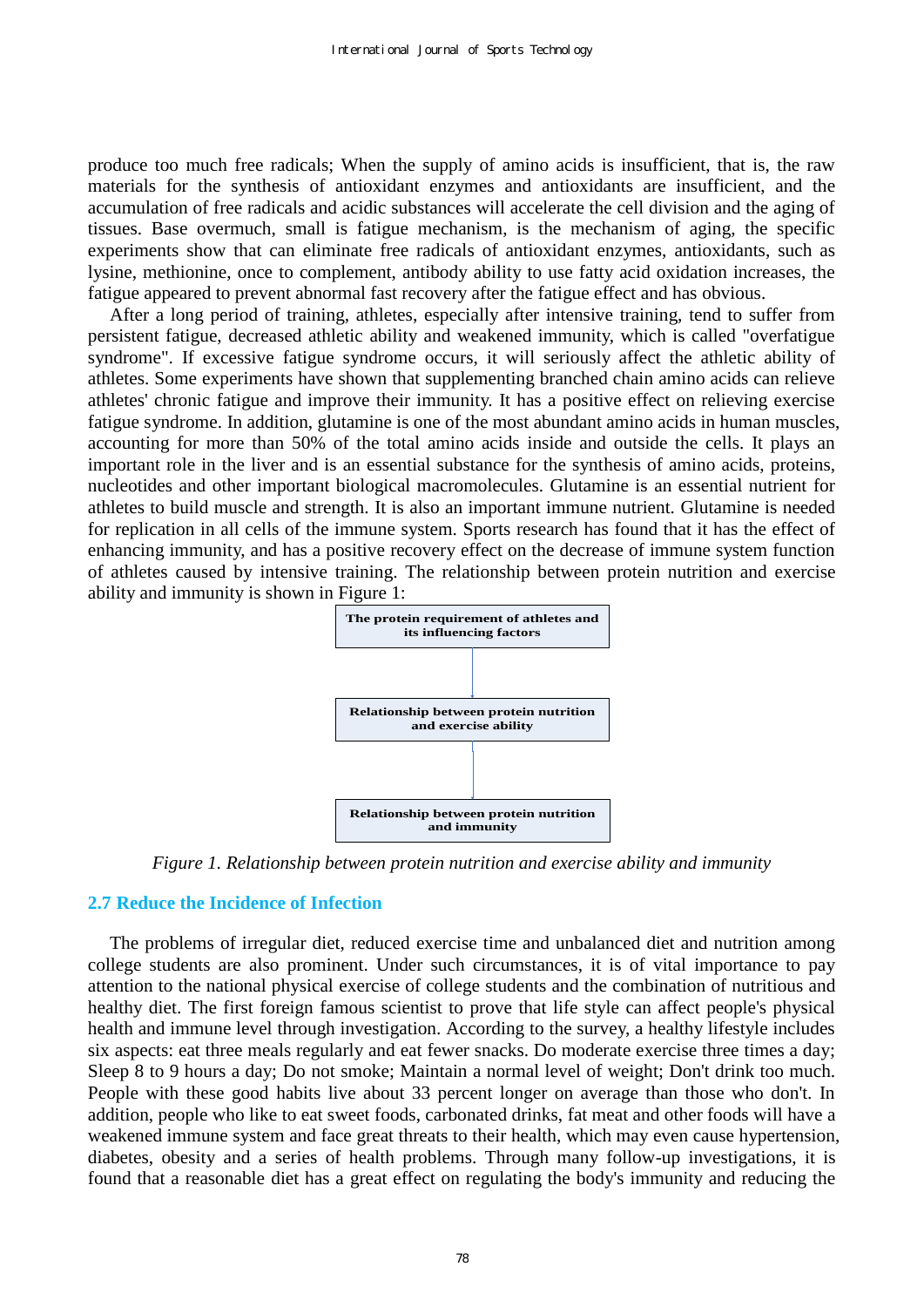incidence of infection: vegetables, fruits, whole grains, defatted foods, low-sugar and low-salt foods should be regularly eaten in daily life, especially those containing vitamin B6 and vitamin E. The balance of all kinds of nutrition in human body makes people have a stronger body resistance, which can effectively fight against the phagocytosis of some infectious diseases and improve their ability to fight against infection.

# **3. Experimental study on the combination of sports and nutrition**

# **3.1 Formulation and Implementation of Sports Plan**

(1) The purpose of physical exercise

In order to improve the subject's physical health level for the purpose.

(2) Project type

In the selection of sports items, combined with the research needs, it is determined that the project is mainly aerobic exercise, strength exercise as a supplement, combined with games and other parts of anaerobic exercise interlaced training. Aerobic exercise includes regular running for 15min, jogging for 3000m, basketball dribbling run, jogging, swimming, slow rope skipping, and elementary long boxing. In the 5th week, aerobics will be added to improve the difficulty and interest of the exercise. Strength training combined with equipment to do pull-ups, push-ups, sit-ups and other items; Sports games not only improve the interest, but also exercise its flexibility, coordination and other physical qualities.

(3) Intensity

The intensity of exercise refers to the amount of exercise per unit of time, which is the key quantitative factor to ensure the best effect of exercise. The formulation is not absolute, but varies from person to person according to the individual's age, gender and physique. Exercise intensity too much or too little can not make the effect of exercise to meet the requirements, and sometimes even bring harm to the body. The physiological index of exercise intensity is commonly used to represent its value. In this paper, the physiological index is determined as heart rate in combination with literature and research needs.

# **3.2 Experimental Time**

General motion period can be according to the meal time and rest time is divided into four periods, respectively in the morning, that is up in the morning to eat in front of the time, the specific time to 5:30 - at 6:30, so that in the light exercise can make sympathetic nerve received stimulation, the body quickly get excited, make the body produces a series of changes, but at this stage to exercise is easy produce hypoglycemia, is mainly due to the person's blood sugar at this stage is in a lower level, and physical exercise will accelerate the consumption of blood sugar, which can lead to hypoglycemia, moreover because this article subjects for students, Do not exercise during this period considering the effect on their mental state.

# **4. Discussion on the influence of Sports and nutrition on improving students' immunity**

# **4.1 Subjects' Total Calories and Intake of Three Major Nutrients**

(1) The daily intake of carbohydrates, proteins and other nutrients and total energy of the subjects are all lower than the recommended amount, with a difference of 3.12g/kg, 0.57g/kg and 0.62g/kg respectively, indicating that the daily diet of the subjects is not very reasonable. The proportion of carbohydrate in total energy supply is within the recommended value, and the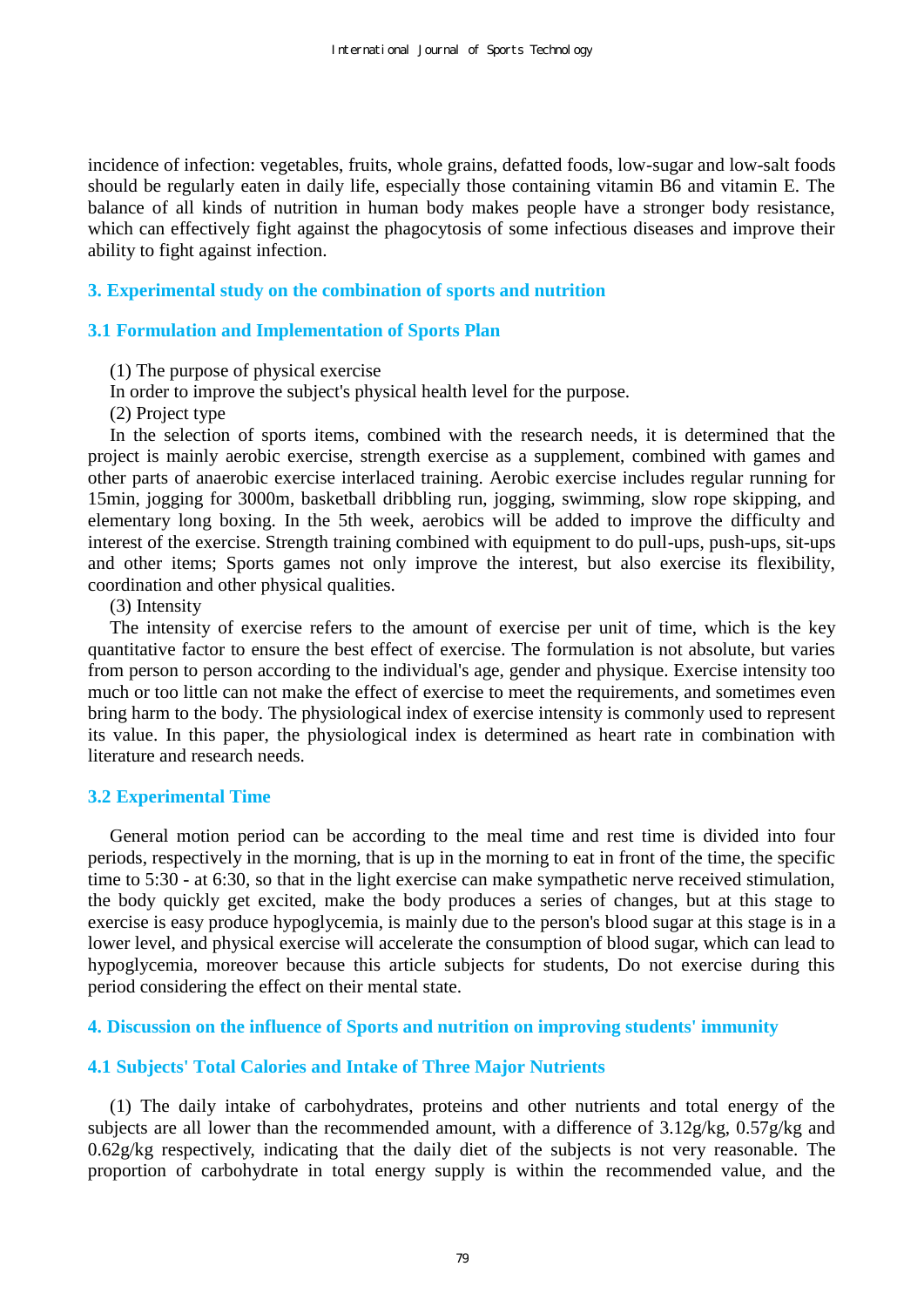proportion of fat energy supply has exceeded the maximum of the recommended value, indicating that excessive intake of fat should be reduced in the diet. The energy supply ratio of protein is higher than 25%, which is close to the recommended line. There is an imbalance between the actual intake and the energy supply ratio, which will lead to the decrease of protein level in the body for a long time. The data are shown in Table 1 and Figure 2:



*Table 1. Statistical table of total calories and three nutrients of the subjects* 

*Figure 2. Statistical table of total calories and three nutrients of the subjects* 

(2)According to the experimental study, compared with the control group, the vital capacity of the exercise group was significantly increased, with a significant difference  $(P<0.05)$ ; after the exercise + nutrition group, the vital capacity was also significantly increased, with a very significant difference ( $P<0.01$ ). Compared with the exercise group, the vital capacity of the exercise + nutrition group was significantly increased (P<0.05). Compared with the nutrition group, the vital capacity of the exercise + nutrition group was significantly improved after the experiment  $(P<0.01)$ . The specific data of vital capacity of the two groups after the experiment are shown in Figure 3.



*Figure 3. Specific data of vital capacity after two groups of experiments* 

# **4.2 Influence of "Exercise + Nutrition Group" on Students**

(1) As can be seen from Table 2, there was no significant difference in height indicators among the control group, the exercise group and the exercise + nutrition group after the experiment. It can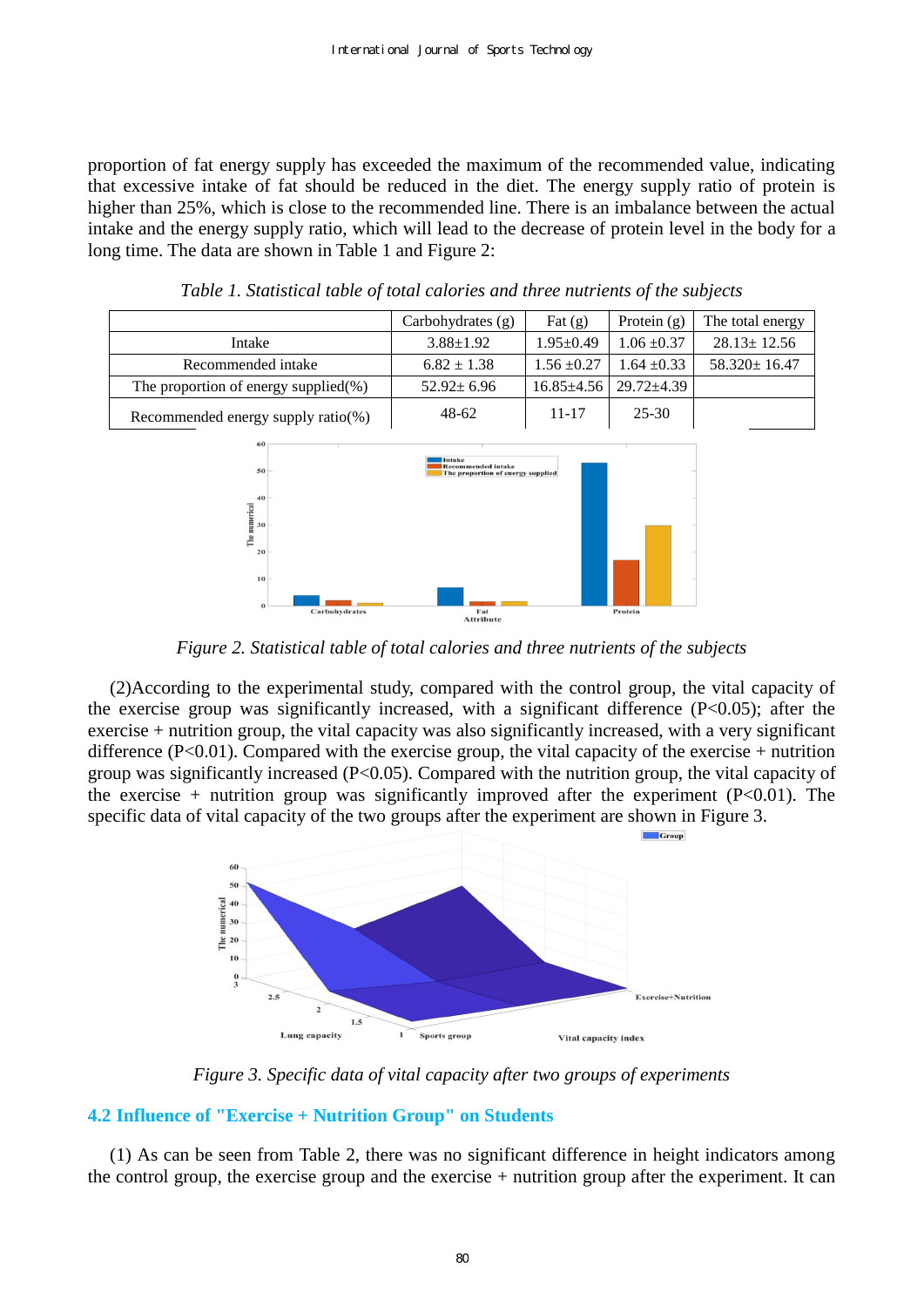be concluded that 12-week aerobic exercise intervention program with heart rate maintained at 120-170 beats/min, combined with diet and nutrition education, has little influence on the height of college students. The main reason is that 70% of the height of teenagers is affected by innate factors, while acquired factors such as environment, nutrition and exercise have little influence on height. Specific data are shown in Figure 4.

*Table 2. Comparison of changes in body shape indicators among each group after the experiment* 



*Figure 4. Comparison of changes in body shape indicators among each group after the experiment* 

Grou

BMI

**Physical indicator** 

(2) As can be seen from Figure 5, compared with the control group, the weight of the exercise group and the exercise + nutrition group decreased significantly after the experiment, showing a very significant difference (P<0.01). Compared with the exercise group, the weight of the nutrition group increased significantly after the experiment, showing a significant difference (P<0.05). The experiment shows that scientific diet and physical exercise can help to lose weight, while unilateral diet control and physical exercise can not have a good effect. Analysis its reason, think this is mainly due to the subjects are studied in this experiment during test always keep a certain amount of exercise and reasonable diet, in this paper, experimental study, the human body in just during physical activity, weight loss, this is because in sports consumption the moisture and fat in the body, and then tends to slow, difference between each group differences as shown in Figure 5.



*Figure 5. Differences among groups* 

# **5. Conclusion**

(1) To strengthen the publicity of college students' reasonable diet, guide college students to establish a reasonable diet structure, so that college students can not only eat, but also eat nutritious. Schools should also invest more in public infrastructure for sports, so that students can not only go to the playground to run, but also enjoy more colorful sports. The improvement of college students' physique has a great influence on the development of national economy and society, which affects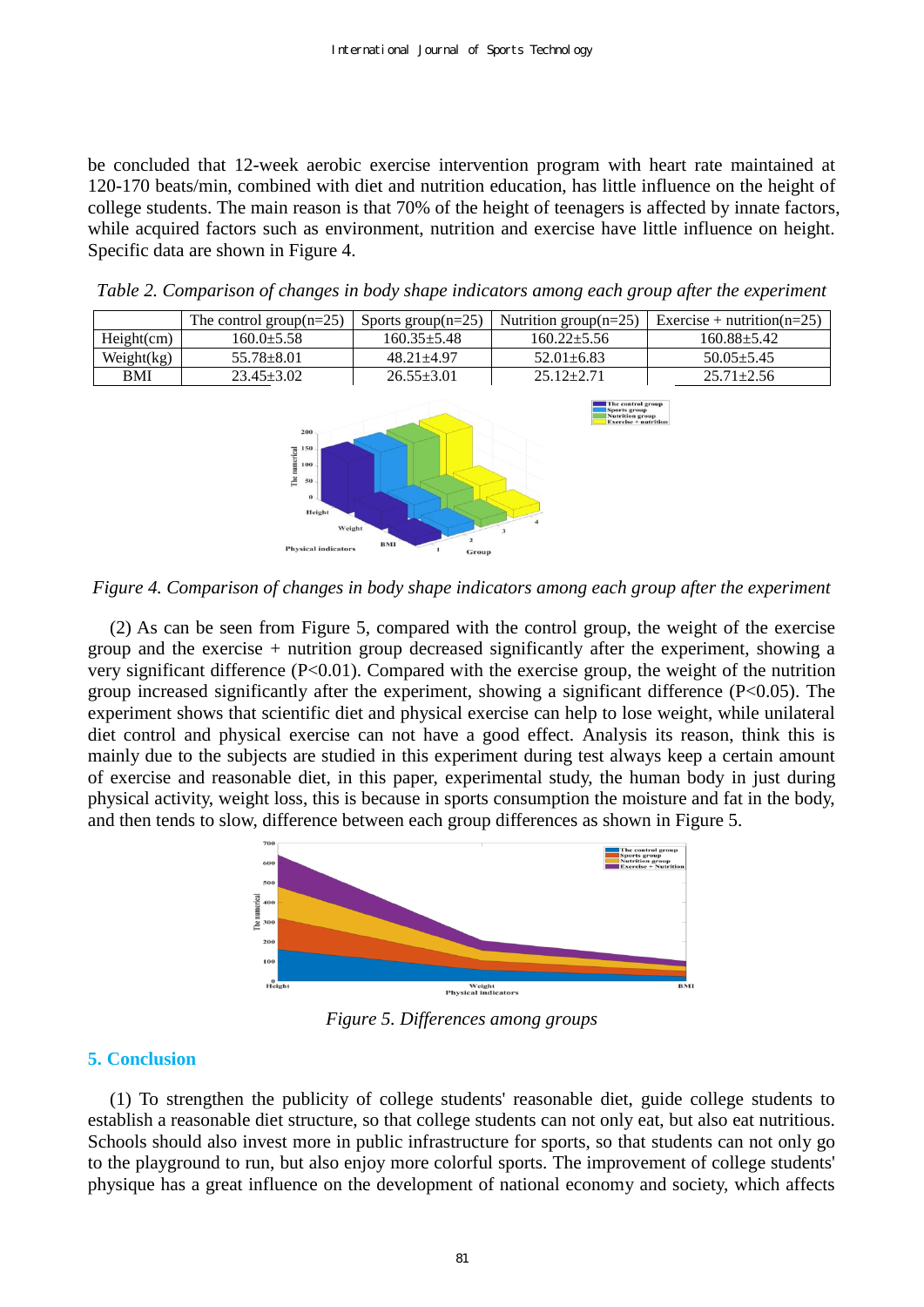the development and progress of the society. The combination of sports and nutrition is very important to improve students' immunity and should be paid more attention to.

(2) Athletes under the pressure of strenuous exercise for a long time will consume more nutrients and calories. If they are not replenished in time, it may lead to immune suppression and affect their athletic ability. Athletes need comprehensive and reasonable nutrition, and the diet of ordinary people is not exactly the same. The level of immunity plays a very important role in organism survival and adaptation to the environment. Exercise and nutrition have been shown to have important effects on the body's immunity. In terms of diet, it can provide more basic guarantee for college basketball functional training, such as fat nutrition intake and protein nutrition supplement, which are highly valued.

(3) In recent years, with the improvement of people's living standard and health awareness, sports and nutrition have become two aspects that college students pay more and more attention to in order to improve their immunity and keep healthy. The results showed that in terms of weight, compared with the control group, the weight of the exercise group and the exercise  $+$  nutrition group was significantly reduced after the experiment, with a very significant difference  $(P<0.01)$ . Compared with the exercise group, the weight of the nutrition group increased significantly after the experiment, showing a significant difference  $(P<0.05)$ . Through relevant studies, this paper finds that athletes consume large amounts of nutrients, especially in the post-exercise blood glucose reduction and muscle fatigue. Therefore, pay attention to adequate intake of carbohydrates, protein and methionine-rich foods such as cheese, beef and mutton. At the same time need to replenish water, electrolytes, vitamins and so on.

#### **References**

- *[1] Butschli, J. (2019). "Fit4style Spray Revs Sports Nutrition Market", Packaging world, 26(6), pp.62-63.*
- *[2] Kobayashi, G., Hatakeyama, H., Ota, K., Nakada, Y., Kaburagi, T., & Matsumoto, T. (2016). "Predicting Viewer-Perceived Activity/Dominance in Soccer Games with Stick-Breaking Hmm Using Data from A Fixed Set of Cameras", Multimedia Tools and Applications, 75(6), pp.3081-3119.*
- *[3] Li, Z., Hassan, M. Q., Jafferji, M., Aqeilan, R. I., & Lian, J. B. (2019). "Correction: Biological Functions of Mir-29b Contribute to Positive Regulation of Osteoblast Differentiation", Journal of Biological Chemistry, 294(25), pp.10018-10018.*
- *[4] Serruys, P. W., De Jaegere, P., Kiemeneij, F., Macaya, C., Rutsch, W., & Heyndrickx, G., et al. (2016). "A Comparison of Balloon-Expandable-Stent Implantation with Balloon Angioplasty in Patients with Coronary Artery Disease. Benestent Study Group", N Engl J Med, 331(8), pp.489-495.*
- *[5] J Yuan, B Jiang, K Li, W Shen, & J L Tang. (2017). "Beneficial Effects of Protein Hydrolysates in Exercise and Sports Nutrition", Journal of Biological Regulators & Homeostatic Agents, 31(1), pp.183.*
- *[6] Zuniga, K. E., Downey, D. L., Mccluskey, R., & Rivers, C. A. (2016). "Need for and Interest in A Sports Nutrition Mobile Device Application Among Division i Collegiate Athletes", International journal of sport nutrition and exercise metabolism, 27(1), pp.43-49.*
- *[7] Ishii, H., Vodnala, S. K., Achyut, B. R., Hollander, C. M., & Yang, L. (2017). "Abstract 2944: Mir-130a and -145 Reprogram Myeloid Derived Suppressor Cells and Enhance Anti-Tumor Immunity", Cancer Research, 77(13 Supplement), pp.2944-2944.*
- *[8] Park, Y., Lee, S., Hong, J., Kim, D., & Bai, S. C. (2017). "Use of Probiotics to Enhance Growth, Stimulate Immunity and Confer Disease Resistance to Aeromonas Salmonicida in Rainbow*